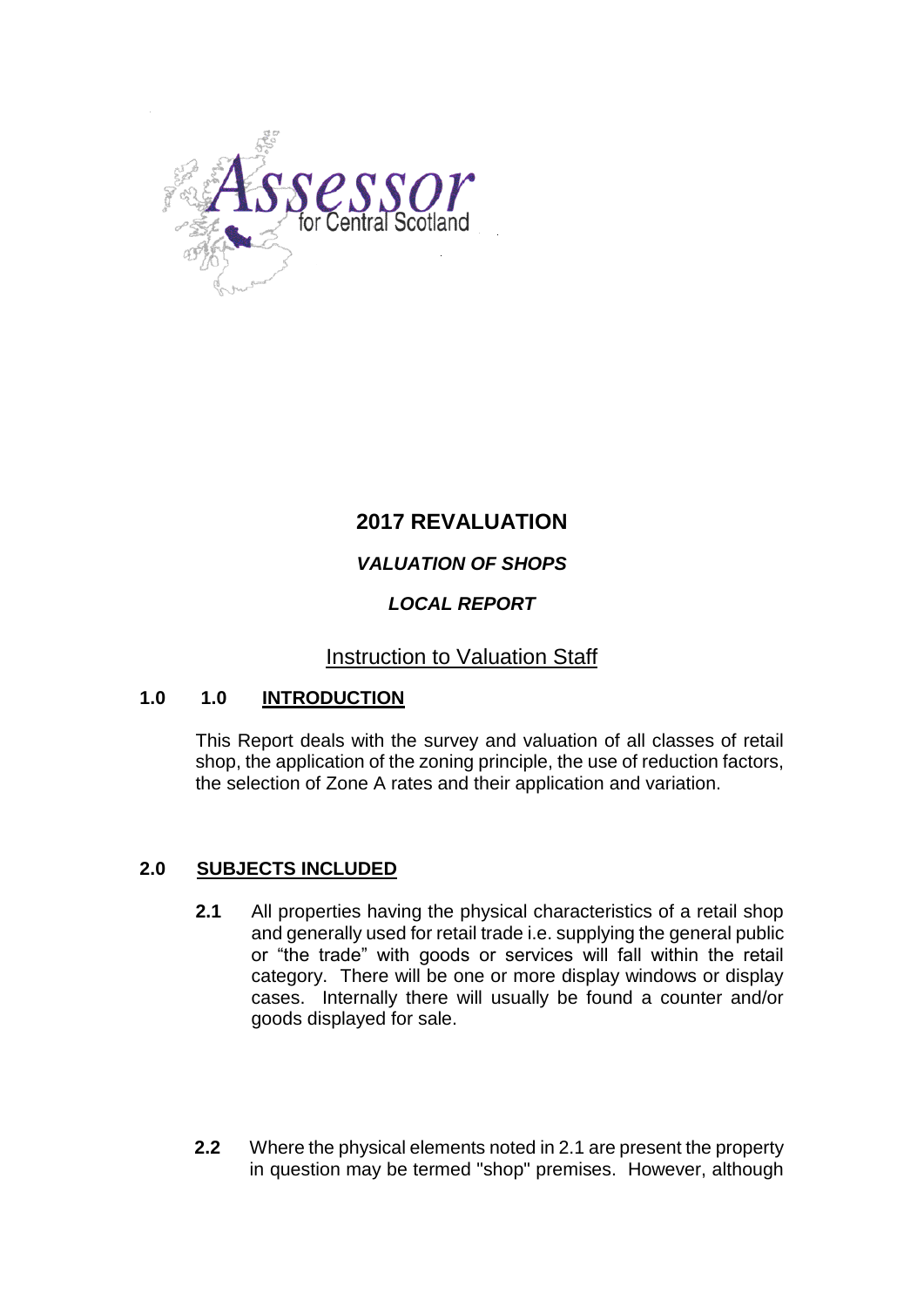physically reflecting retail property the use may be varied, e.g. cafe, betting office, hairdresser, laundry, salon, studio, surgery, office, building society etc.

According to the "Actual State" rule property must be valued in its actual state taking account of its actual physical character and of the use to which it is put.

It does not necessarily follow from this that where premises, physically similar but which are put to different uses, are found in the same locality the level of value, or indeed, the method of valuation, must differ.

It should be adopted as general practice that if the premises are in a recognised shopping thoroughfare or street where demand is buoyant, the level of value will, regardless of the *"modus operandi"* of the occupant, be determined by the rental level achieved for the generality of retail properties in that area.

### **3.0 3.0 SURVEY AND MEASUREMENT**

All measurements and area calculations should be in terms of metres; any properties surveyed or resurveyed should be measured in metres only. The RICS Code of Measuring Practice (6<sup>th</sup> addition) should be followed in all cases. Note that shops should be measured to the "shell", i.e. to the inside of permanent walls and not to the shop fitting, and to the building line at the front, not the glass line. Areas to be excluded when arriving at a Net Internal Area are as follows:-

- All stairs and stair wells
- Lift wells and escalators
- Structural Partitioned Corridors used exclusively as a fire escape.
- Corridors used by more than one occupier
- Plant rooms (i.e. service plant). Where partly used as storage a pro rata area should be included. Process plant rooms e.g. dry cleaners or bakers should be included.
- Internal partitions where over 150mm (6 inches) thick
- Structural pillars, columns, etc.
- Staff toilets (extra toilets provided for the use of the public should be included)
- Disabled staff toilets provided to comply with Disability Discrimination Act.

Further relevant information is provided at [Appendix 1](mhtml:file:////csvjb-file/w2k3svr/SLT/Reports%20Library/2010%20Local%20Practice/2010%20Retail/2010%20Retail%20Practice%20Note%20(Local).mht!file:///C:/Documents and Settings/Graham Livingstone.CSVJB/My Documents/Retail Local Practice note- draft 2a - 21 1 09.mht#Appendix1) and [Appendix](mhtml:file:////csvjb-file/w2k3svr/SLT/Reports%20Library/2010%20Local%20Practice/2010%20Retail/2010%20Retail%20Practice%20Note%20(Local).mht!file:///C:/Documents and Settings/Graham Livingstone.CSVJB/My Documents/Retail Local Practice note- draft 2a - 21 1 09.mht#app2)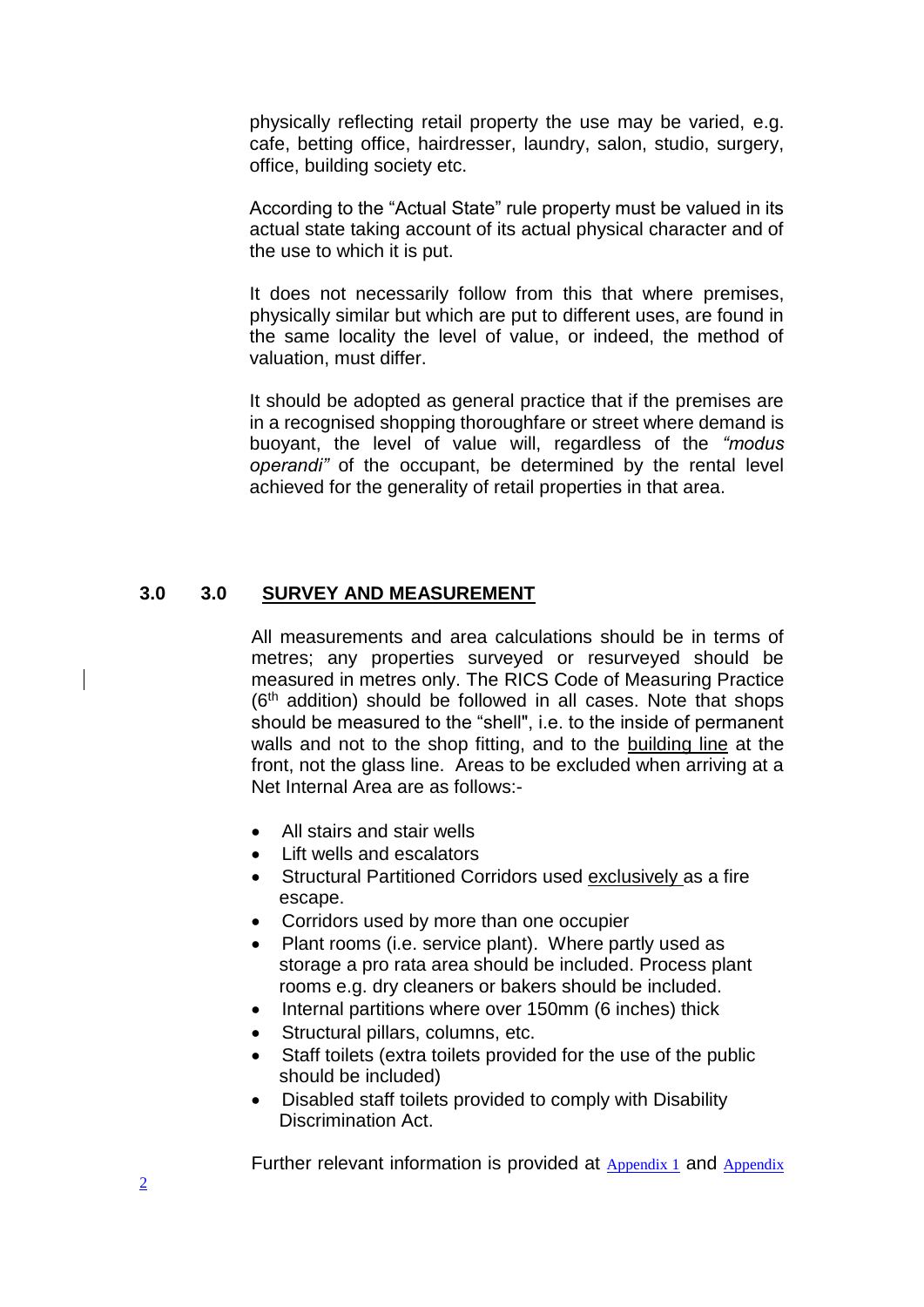# **4.0 ZONING**

### **4.1 Principle of Zoning**

Once surveyed and measured, the area of the shop is to be calculated on a zoned basis.

With the comparative principle of valuation where like is compared with like in order to establish values and level of values, it is recognised that some parts of a building are consistently less valuable than others.

For shops it is accepted that the front space of a shop is usually of considerably higher value than areas to the rear based on the fact that more customers will see/visit this part of the shop than those areas further back. Likewise space on the ground floor is usually more valuable than space on upper or lower floors even when improved means of access are provided. Anything that disrupts the customer flow e.g. thick walls with a narrow opening, or a flight of steps will reduce the value of the space beyond the obstruction. Also if parts of the property are hidden from the customer's view due to the structural layout of the property then this should be reflected in the zoning (See 7.2.4). If the obstruction is due to a non-structural feature e.g. stud partitioning or an artificial change in level, this should be ignored when zoning the property.

"Zoning" is therefore a method of accurately attributing different levels of value to the various parts of a property; so that comparison can be made between shops of different size and shape in a stretch

### **4.2 Zone Depth**

All retail property is to be zoned on the basis of each zone being 9.14m deep. If part of a zone is affected by an obstruction then a lower percentage should be applied to that part of the zone but the overall zone depth will remain at 9.14m. Any areas within a zone that are taken at a lower percentage than the main part of the zone shall be shown with the relevant zone letter together with a numerical suffix e.g. B1, B2 etc. and not shown with the next zone letter. There should be no more than three zones of 9.14m depth referred to as Zones A, B and C. Any area more than 27.42m from the building line should be taken as a single zone, classified Zone D, irrespective of the depth of the area (See also 7.2.5). Each upper or lower floor is to be taken as a single zone. Valuers should not deviate from the standard zoning depths without very careful thought and any proposed deviations should be referred to your Divisional Valuer or Practice Note Author.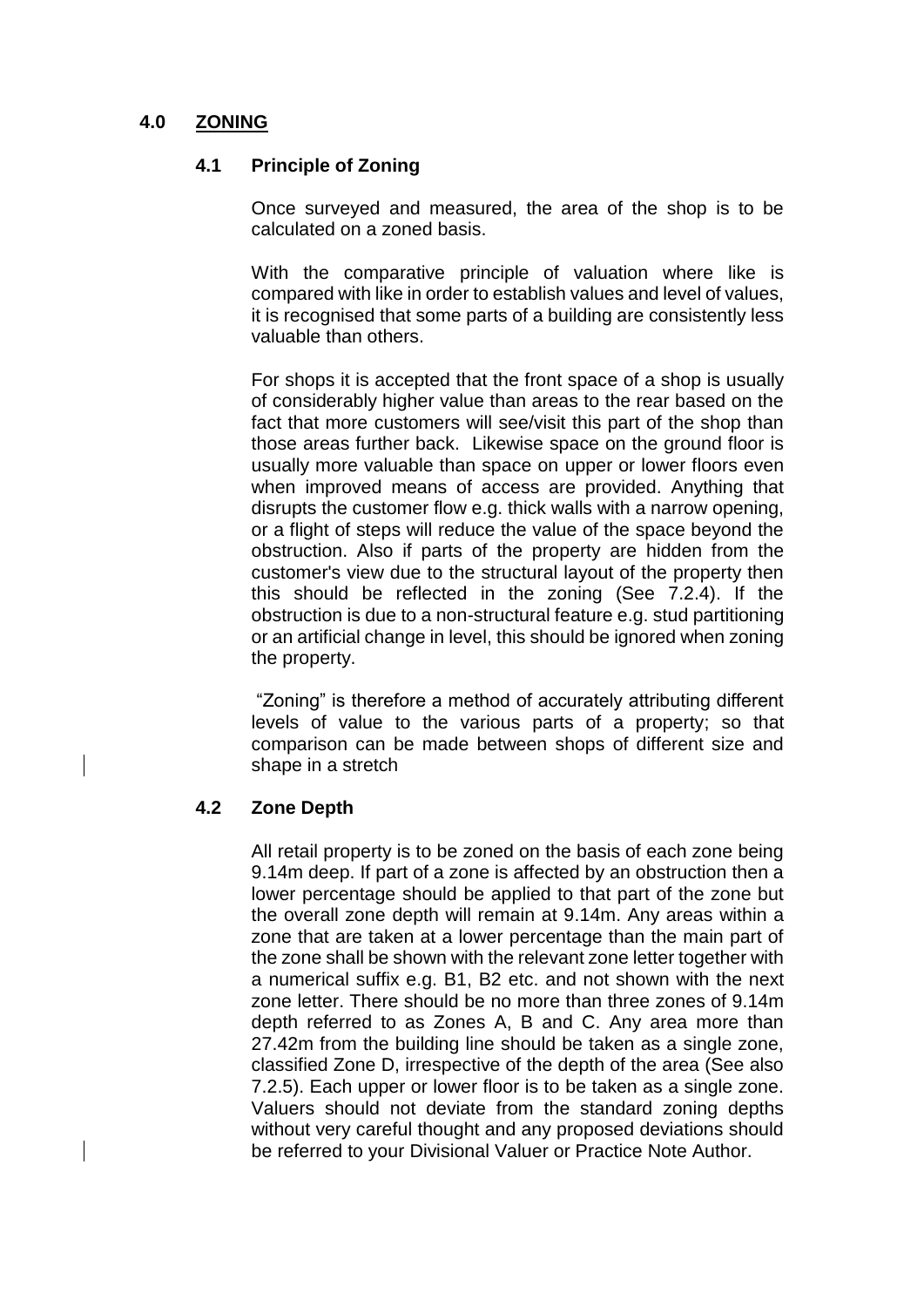### **5.0 REDUCTION FACTORS**

#### **5.1 General**

Having established the zones within a retail property the next stage is to attribute reduction factors in order to establish proportions of value and to reflect the different quality and uses of accommodation within zones.

Remember that at all times the principal and most important zone is the front zone of the shop. The value of all other zones and differing uses etc. is expressed as a factor/proportion of this principal zone.

### **5.2 Dual Frontage**

Where a shop has two or more entrances from different streets, the area should be calculated zoning from each entrance. Where the zones from each entrance stop will be determined by the layout of the particular shop.

### **5.3 Zoning/Floor Factors**

Adjustments may be necessary to these factors to reflect the size, shape and quality of finish of the floor concerned (see para 7.2)

The factors to be applied to the upper and lower floors assume stair access and reflect primarily the use of the accommodation with appropriate additions being made for Public Lifts and Escalators. Stock areas also include basic ancillary office accommodation, e.g. manager's office and staff room. Where there is more extensive office accommodation e.g. banks and insurance companies good quality office accommodation should be valued as at the same reduction factor as sales space. In mixed retail and office locations regard should be had to the office scheme of value as a check.

Where both public lift and escalator access are provided then the higher of the two percentage additions should be made.

| Zone |       |
|------|-------|
|      | 1.000 |
|      | 0.500 |

#### **Ground Floor**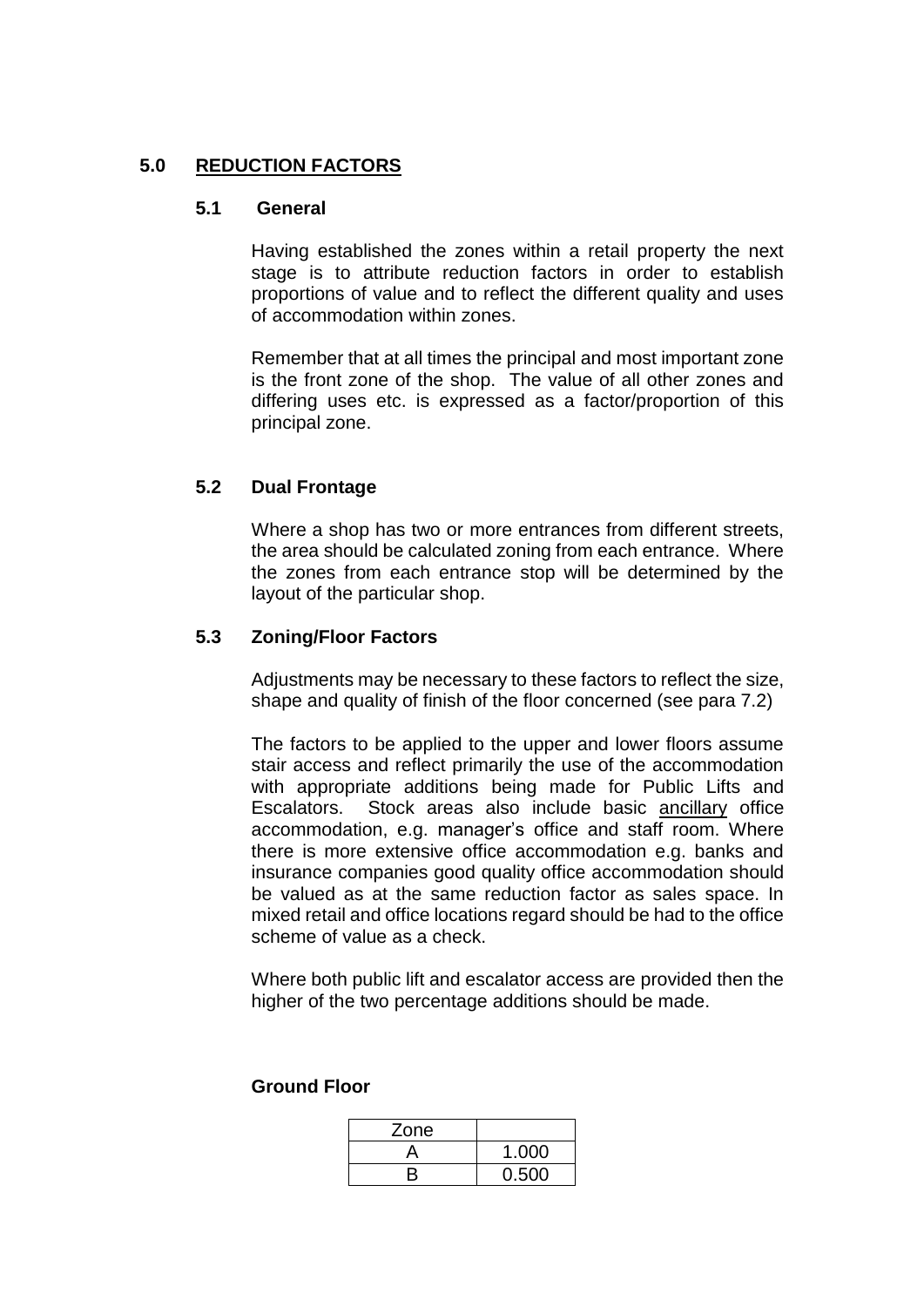| 0.250 |
|-------|
| 0.125 |

### **Upper/Lower Floors**

| Floor level | <b>Stair Access</b> | <b>Stair</b> | <b>Public Lift</b> | Escalator |
|-------------|---------------------|--------------|--------------------|-----------|
|             |                     | Access       |                    |           |
|             | Stock/Shell         | <b>Sales</b> |                    |           |
|             | Quality             | Quality      |                    |           |
| Basement/FF | 0.1                 | 0.125        | $+10%$             | $+20%$    |
| $2nd$ Floor | 0.05                | 0.062        | $+10%$             | $+20%$    |
| 3rd Floor   | 0.025               | 0.031        | $+10%$             | $+20%$    |
| $4th$ Floor | 0.012               | 0.016        | $+10%$             | $+20%$    |

#### **Other Floors**

Guidance should be sought from your Divisional Valuer or Practice Note Author .

## **6.0 STRETCH RATES**

#### **6.1 Definition of stretch**

A stretch is an area within which the same general level of value – the stretch rate – should be applied, and it is recognised practice that shops and shopping locations be grouped into such stretches.

A stretch may comprise the whole or part of a street, and a "cluster" or a group of shops in the more suburban or rural situations. For properties which are situated in "one off" locations an individual rate may be appropriate.

#### **6.2 Rates to be applied**

The stretch rate to be applied will be that proposed for the shops most representative of the whole stretch. Where the rents for the properties are "shell" rents these should be adjusted to reflect shop fitting. However additions for shop fit exclude air conditioning and sprinklers which will now be added separately by the valuer.

While valuers should be led by open market rental evidence to indicate the extent and value of the stretch rate there may be, in certain locations, insufficient evidence to give a clear indication where breaks occur. In these circumstances, such criteria as physical breaks, changes of shop style, and position within the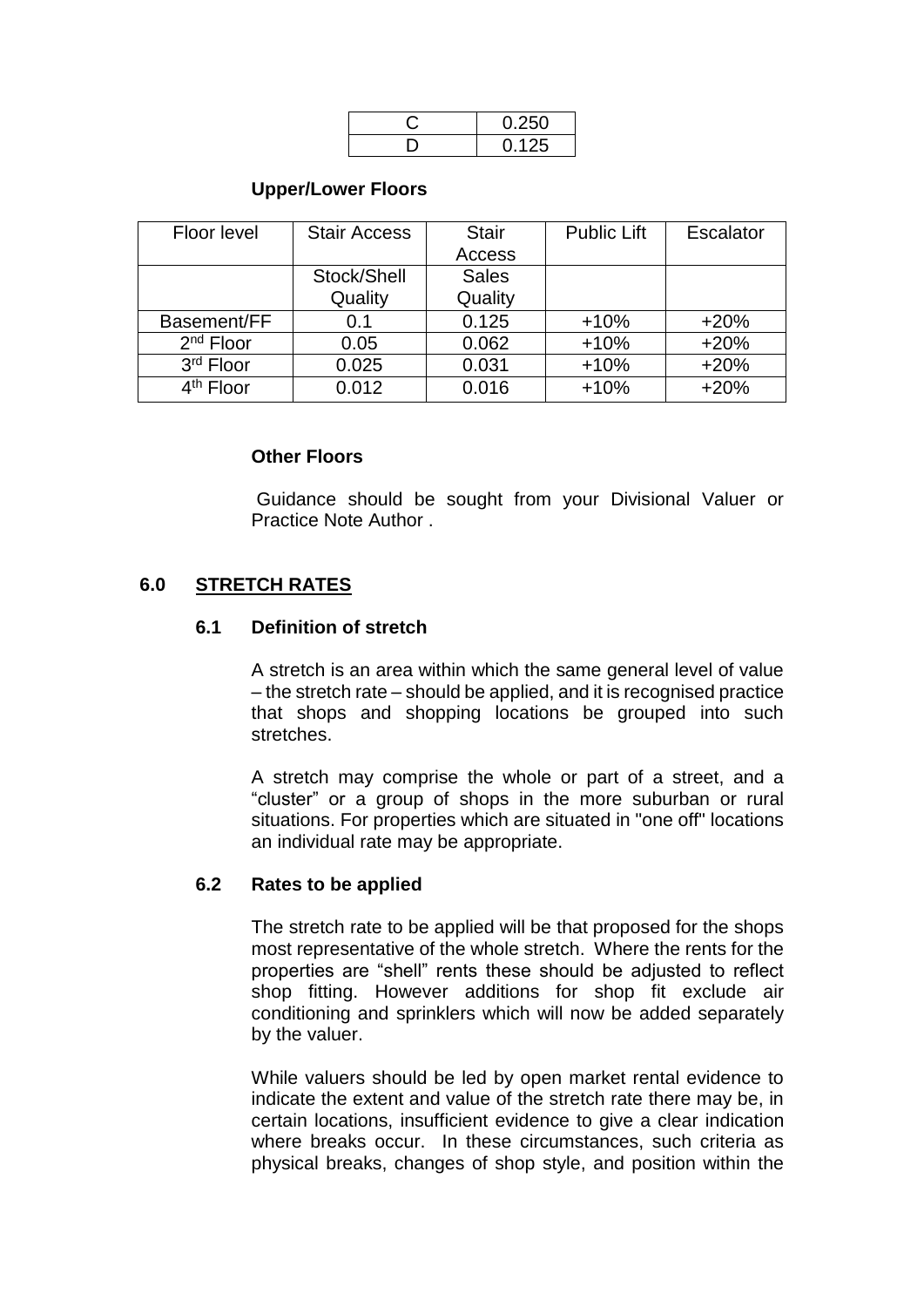overall pattern i.e. end or start of a long shopping thoroughfare, should be taken into consideration.

In the absence of conclusive rental evidence within any stretch, the valuer may select a rate derived from the rent supported rate of a comparable stretch in the immediate vicinity or from a comparable stretch in a more remote but similar situation*.* 

#### **6.3 Hot Food outlets**

Hot food takeaways are identified in the Use Classes Order (Scotland) 1997 as (Class 3) Sui Generis use. Such establishments raise somewhat different environmental issues to Restaurants and Cafes (Class 3) and Sandwich Shops (Class 1). Issues include litter, noise, longer opening hours and extra traffic and pedestrian activity. It is generally quite difficult to obtain planning permission for hot food takeaways due to the need for parking, possible adverse environment effects and the need to vent odours with an external flue.

Rental analysis has indicated that in the majority of cases hot food outlets command significantly higher rents than other retail uses in the same location. For this reason it is proposed that an addition be made to the basic rate to reflect hot food use.

Therefore where a hot food use can be established (generally evidenced by an external flue) and rents in the same or a comparable location indicate a premium paid for such permitted use an addition of up to 30% may be added to the basic rate for the hot food outlet.

## **7.0 ADJUSTMENT TO ZONING FACTORS & END ALLOWANCES/ADJUSTMENTS**

### **7.1 General**

Having determined the stretch boundaries, the level of value to be applied within that stretch, and the "norm" shop for that stretch, initial basic values can be calculated based on the ITZA (In Terms of Zone A) area.

The next step is the adjustment of that value to reflect specific features particular to an individual shop.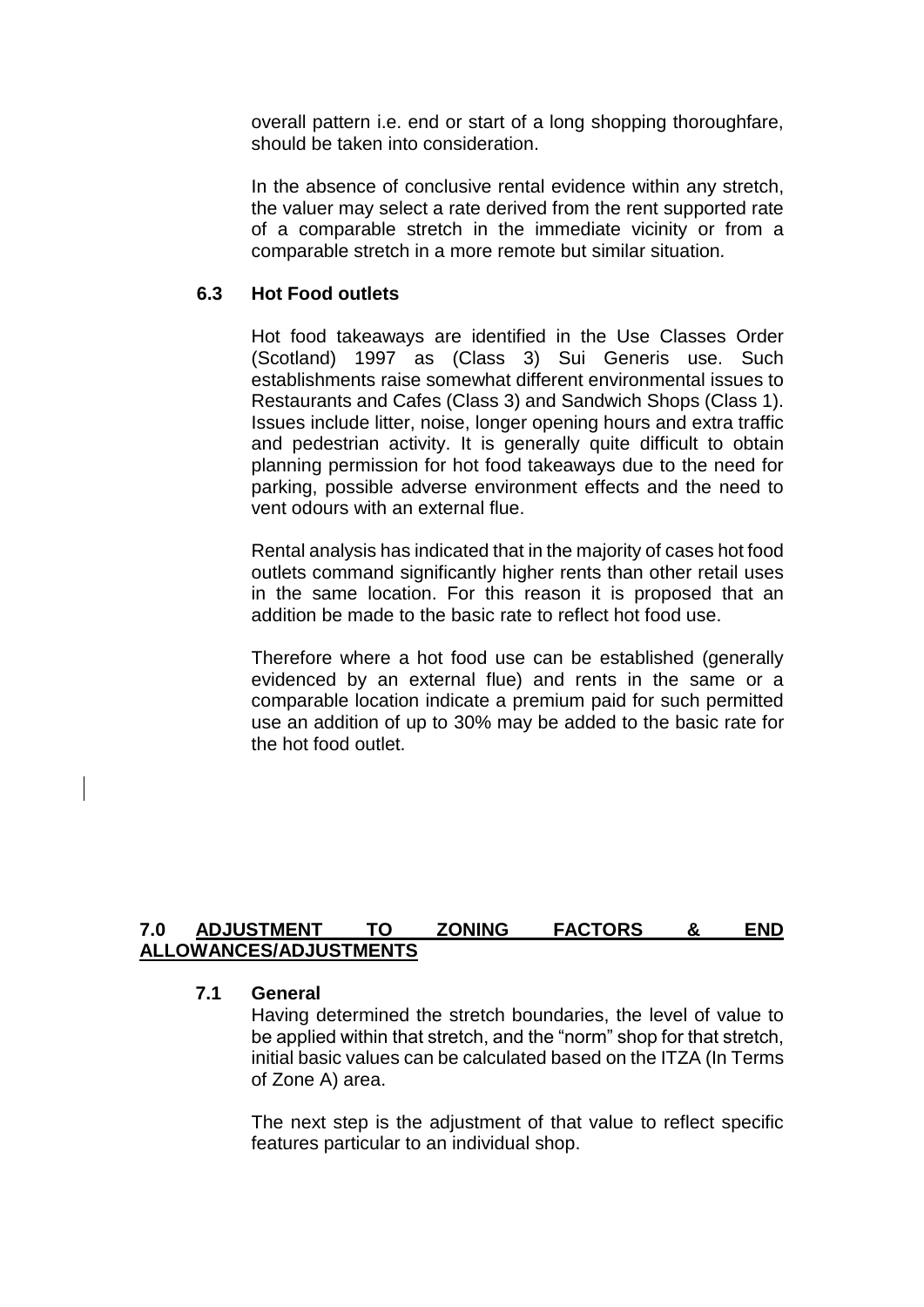Remember that "adjustments" should only be made where there exists a feature which affects value and which is not present in the vast majority of other shops within the stretch.

If valuers find that the majority of units within a stretch require some form of end adjustment to value, they must re-examine the criteria being used to establish the "tone" or norm for that stretch and also investigate the accuracy of the information used to establish the stretch itself. Any proposed change to basic rate should be referred to Assistant Assessor or Practice Note Author.

# **7.2 Adjustments to Zoning Factor**

Adjustments may be necessary to the factors referred to in 5.0 for several reasons. In all cases care should be taken to ensure uniformity throughout the Central Scotland Valuation Area. Examples of such adjustments are:

# **7.2.1 Corner Frontages**

Analysis shows that up to 10% may be added to those zones affected; however, this will be determined by the length of the display window to the return frontage, and quality of street on which the return front faces.

# **7.2.2 Different Frontage from the Stretch "Norm"**

If affecting the whole shop this should be reflected as an end allowance/addition of up to 10% of the shop value depending on how different it is from the "norm" and not applied to individual zones (see 7.3.1). If however only part of the shop is affected, then the allowance/addition should only be applied to those zones affected. If applying to part only the allowance/adjustment should only be given in accordance with the criteria set out in 7.3.1

# **7.2.3 Shape**

Zoning may be adjusted where an extremely irregular shape works as a disadvantage. A maximum allowance of 10% per affected zone may be given, following consultation with your Assistant Assessor or Practice Note Author.

# **7.2.4 Masking**

An allowance of up to 10% should be given to any area masked from view from the front. How far back the allowance should be given depends on the individual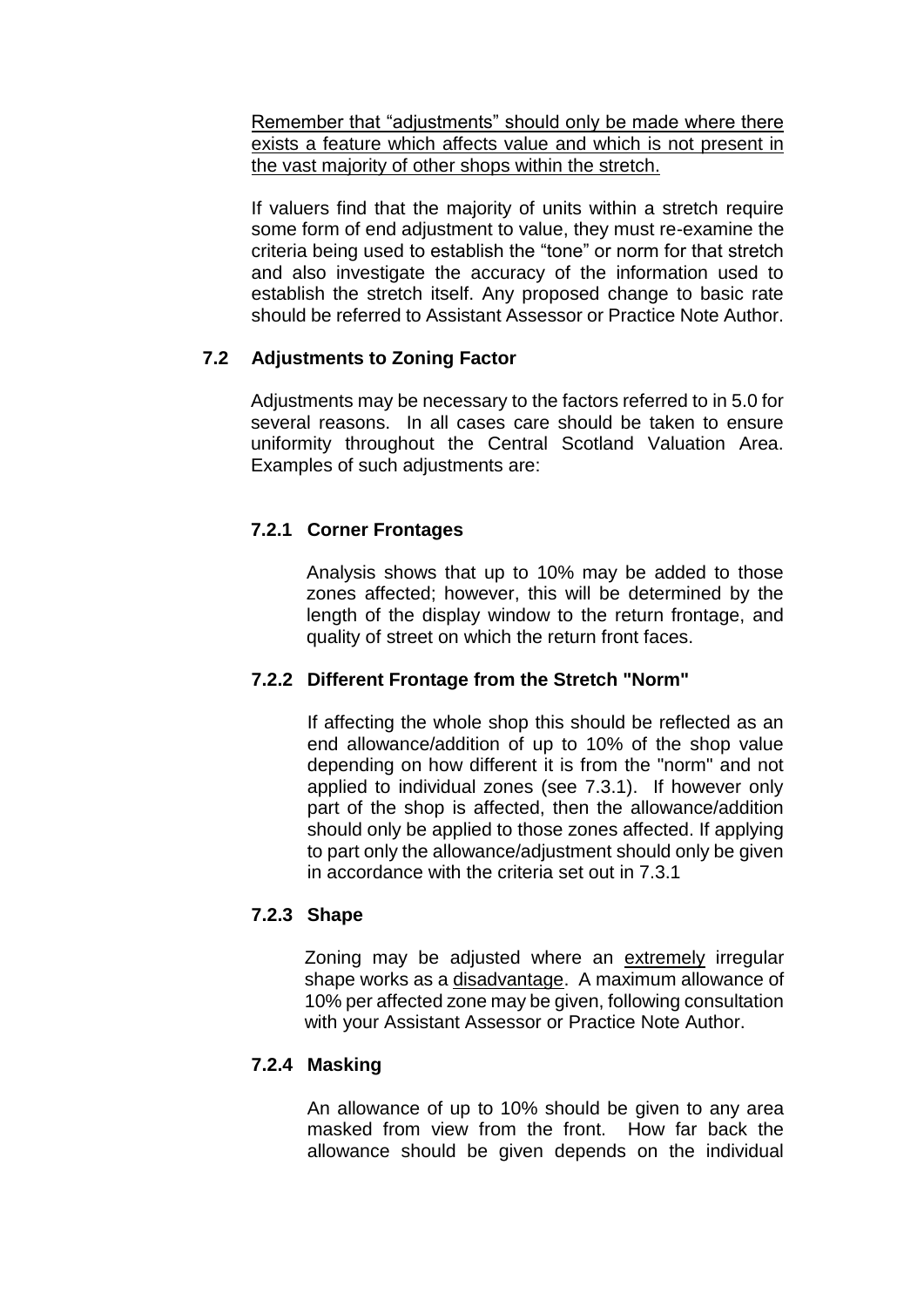circumstances, but a rough guide would be the depth of the Ingo (see Appendix 2).

# **7.2.5 Shop Depth**

Where Zone D is greater than 12m deep or if the shop is wider than it is deep, valuers should consult with their Assistant Assessor or Practice Note Author to determine if an allowance is appropriate.

# **7.2.6 Large Upper/Lower Floors**

Where the unreduced area of an upper or lower floor is more than twice the ITZA area of the ground floor then the reduction factor for that floor should be adjusted in accordance with the following table.

| <b>Floor Ratio to GF</b><br>(ITZA) | <b>Reduction to Floor</b><br><b>Factor</b> |
|------------------------------------|--------------------------------------------|
| 2.0                                |                                            |
| 2.5                                | 4                                          |
| 3.0                                | 25                                         |
| 3.5                                | 30                                         |
| 4.0                                | 40                                         |
| 4.5                                | 45                                         |
| 5.0                                | 55                                         |
| 5.5                                | ĥГ                                         |

Where the upper or lower floor is more than six times the ITZA of the ground floor the above does not apply. In these circumstances the valuer should consult with their Assistant Assessor or Practice note Author as the zoned retail approach may not be appropriate.

### **7.3 End Allowances/Adjustments**

### **7.3.1 Different Frontage from the Stretch "Norm"**

An addition or allowance may be made where the particular shop front is significantly better or poorer than the norm for that stretch. Valuers should be aware of the recognised norm in terms of the rental analysis for each stretch. It must be emphasised that this is for structural differences, not the style of the front. The ideal is for a clear, uninterrupted front without pillars or stone dados. Where a shop is significantly different from the norm, an addition or allowance of up to 10% may be given. The maximum percentage is for extreme cases where there is a house type front in a stretch of good clear fronts, or vice versa.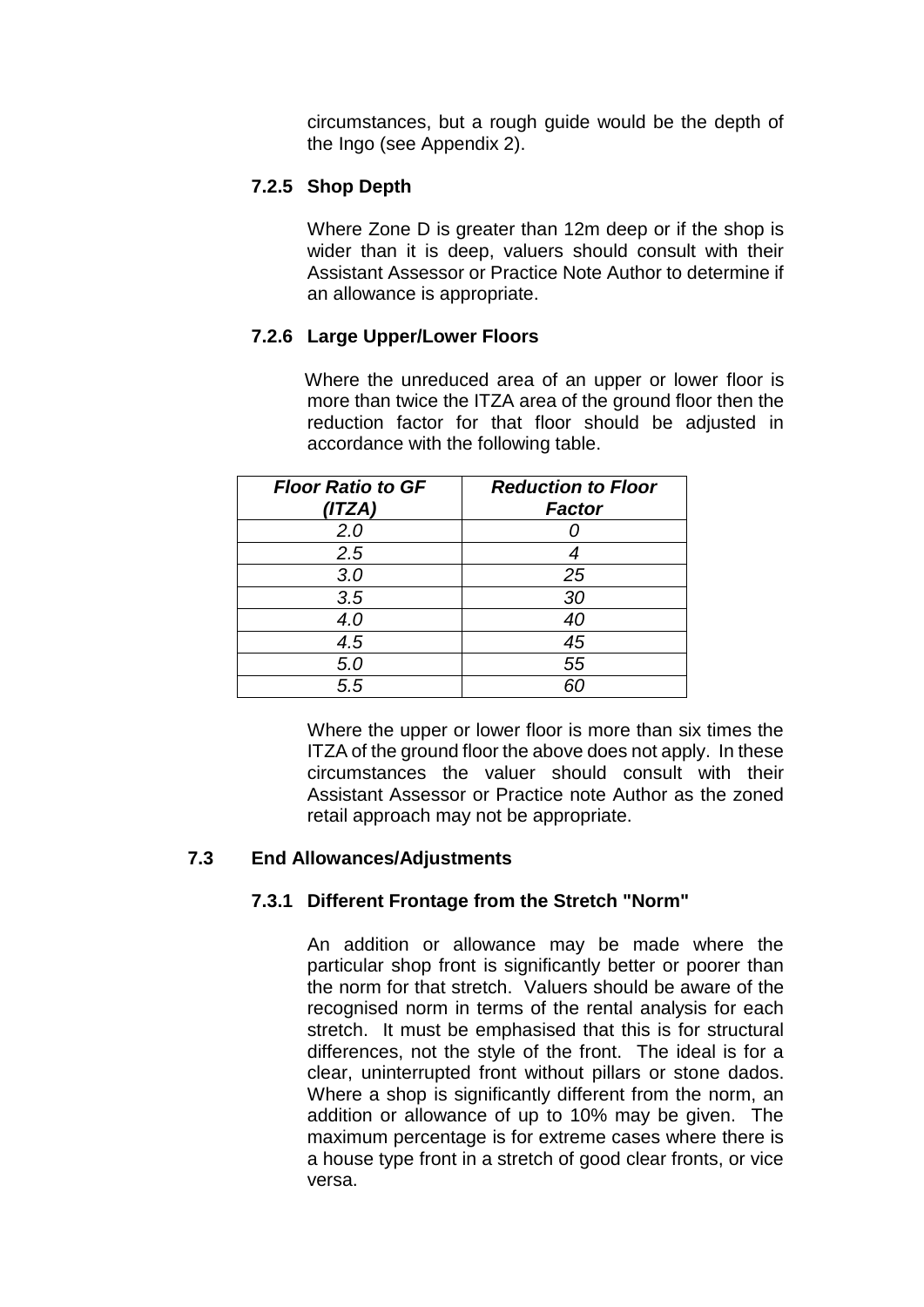Valuers should check what let properties were used to determine the stretch to establish what is the norm shop front for the stretch prior to undertaking valuation adiustment.

# **7.3.2 Services**

All shops should have, by law, adequate heating, lighting and toilet facilities. Some older shops may not have adequate toilet facilities and, where this is known to be the case and the norm for the stretch is full toilet provision an end allowance should be granted. Where there is an outside toilet, possibly shared, an allowance of 2.5% may be made. If there are no toilet facilities available to the shop an allowance of 5% may be made.

Staff should check what let properties were used to determine the stretch to establish what is the norm for the stretch prior to undertaking valuation adjustment

# **7.3.3 Layout Deficiencies**

No end allowance should be given for this, as the adjustment of individual zones should have fully compensated for any problems. It may be, however, where there are several shops occupied as one, that an end allowance will be appropriate. Care must be taken to prevent double allowances.

# **7.3.4 Air conditioning and sprinklers.**

Where a shop benefits from air conditioning or sprinklers to all or part of the floor area, an addition should be made based on the gross area benefiting from these services as per the following table:

| Item                                           | Rate  |
|------------------------------------------------|-------|
| Air-conditioning (based<br>on cassette system) | £7/m2 |
| <b>Sprinklers</b>                              | £3/m2 |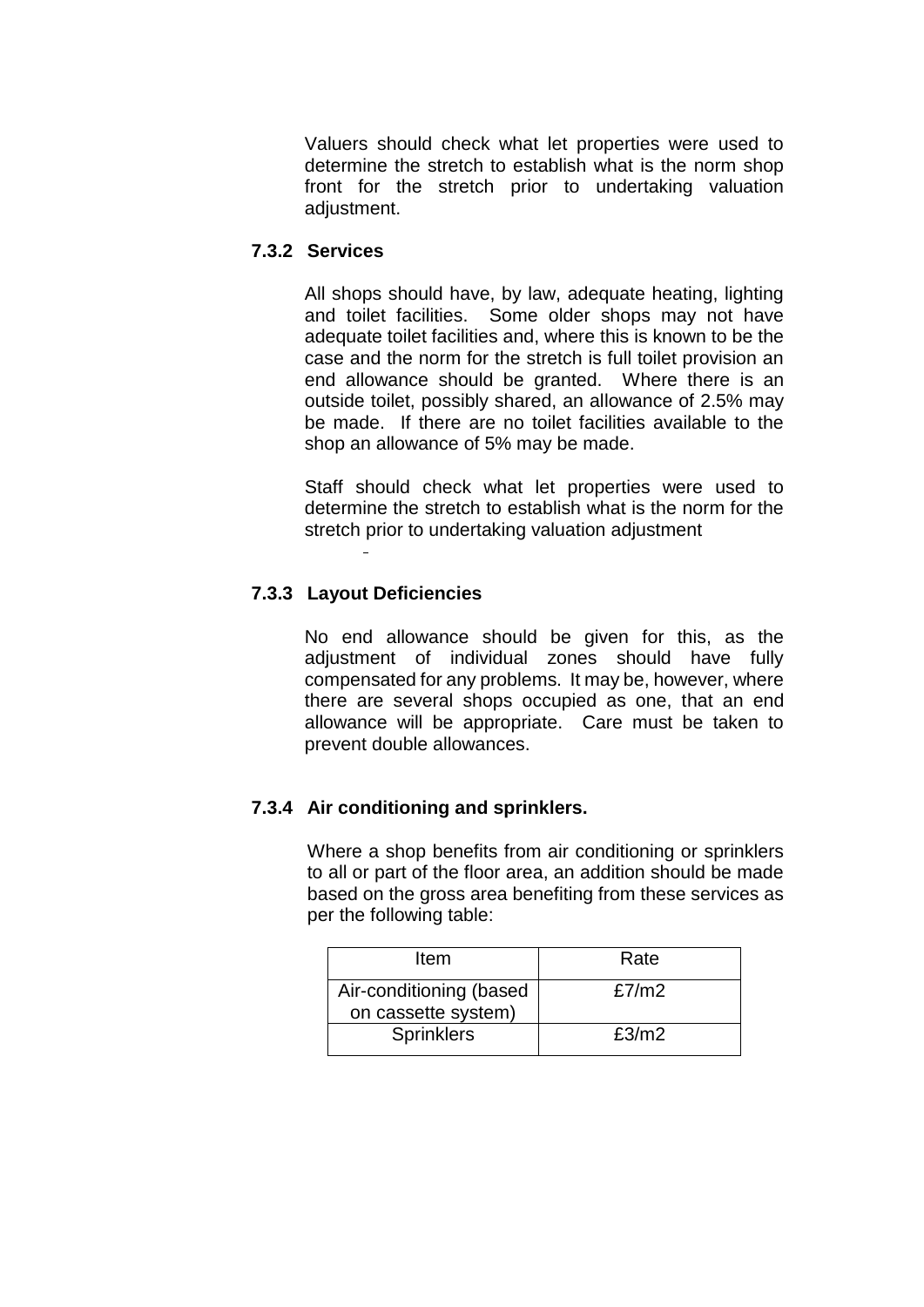# **8.0 QUANTUM** *& INVERSE QUANTUM*

The rental analysis showed that where a let shop differed significantly in size from the other let shops in the stretch then there was a differential in the rate/sq.m. Allowance should therefore be made in the valuation of the subjects, based on the following tables.

| <b>Times Average</b> | <b>Percentage Deduction</b> |
|----------------------|-----------------------------|
| 2.30                 | 0%                          |
| 2.50                 | 2%                          |
| 2.65                 | 4%                          |
| 2.85                 | 6%                          |
| 3.00                 | 8%                          |
| 3.20                 | 10%                         |
| 3.35                 | 12%                         |
| 3.50                 | 14%                         |
| 3.70                 | 16%                         |
| 3.90                 | 18%                         |
| 4.10                 | 20%                         |
| 4.20                 | 22%                         |
| 4.40                 | 24%                         |
| 4.50                 | 25%                         |
| 4.75                 | 28%                         |
| 5.00                 | 31%                         |

### **Quantum**

### **Inverse Quantum**

| <b>Times Average</b> | <b>Percentage Addition</b> |
|----------------------|----------------------------|
| Up To 0.49           | ९%                         |

To determine the appropriate allowance the valuer should look at the **average size of the let shops used to set the rate/sq.m. for the stretch**, which is shown in the background retail analysis table . In those limited number of locations where there is no direct rental evidence then the average size of let shop in the closest comparable stretch with let shops should be used. Where a shop is more than five times the size of the average let shop, used to set the rate, the valuer should consult with their Divisional or Principal Valuer.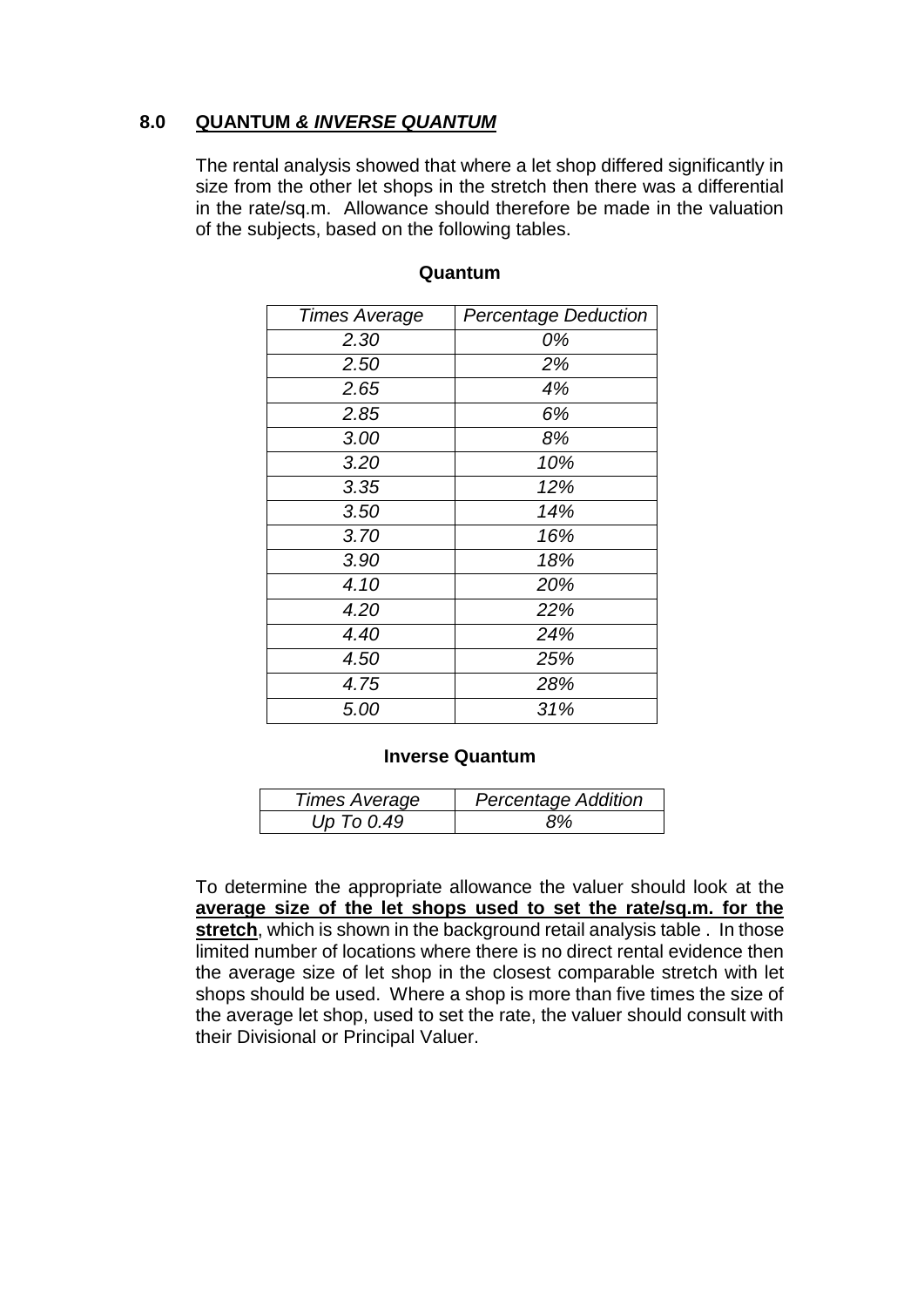# **9.0 PERTINENTS**

After adjusting values for quantum, where necessary, the final stage is to add for any pertinents which are attached to the shop.

## **9.1 Outbuildings and/or Stores Occupied with Shops**

An outbuilding or store situated at a shop should be valued by applying a factor of 10% to the Zone A rate of the respective shop in the stretch.

If the outbuilding or store is of a substantial size and specification compared to that of the shop , then the valuer should consider valuation in accordance with the lock-up garage or industrial schemes of valuation.

## **9.2 Car Parks**

A car park which is provided for the benefit of the customers of a particular shop, is contiguous with it and does not form part of the public street, should be valued by reference to the local car park report.Specific rates are shown in the Master Shop Rates 2017 table.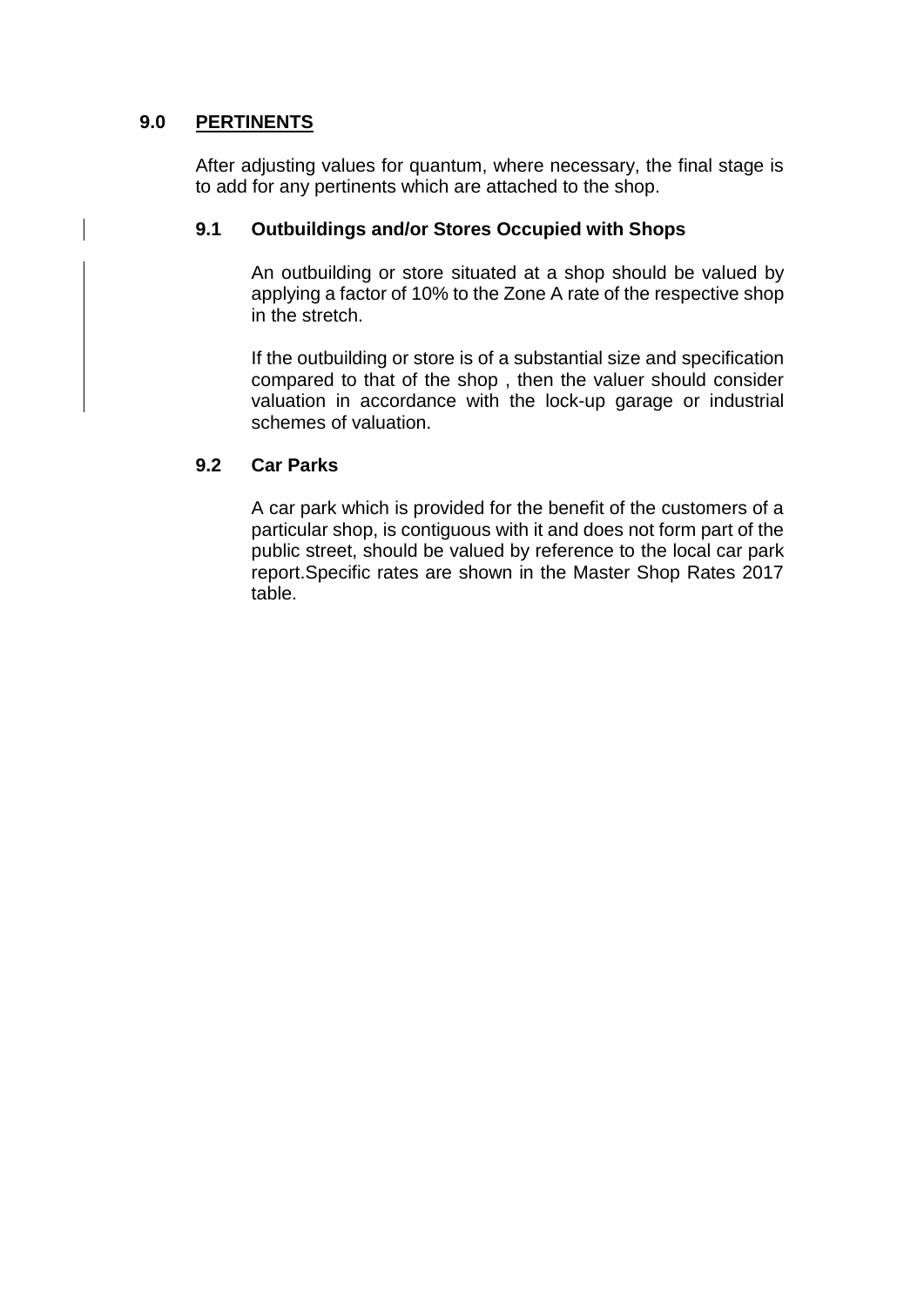# **Appendix 1**

### **ASSESSOR FOR CENTRAL SCOTLAND**

## **LOCAL SHOP REPORT**

## **SHOPS & SHOP TYPE PROPERTIES**

### **Data & Measurement to be Obtained on Survey**

**1. Description** – e.g. (shop, café, salon, laundry, bank, post office, betting office)

**2. Situation** – (address)

### **3. Occupier's Name & Nature of Trade**

**4. General Description** – State type, e.g. single, double, department store. General description of carcassing materials, e.g. multi-storey steel-framed building with artificial stone front, brick sides and rear asphalt flat roof, concrete floors, fire resisting, etc. Indicate whether structurally adapted (e.g. fishmonger) or specially designed (e.g. selfservice shop or walk round store). Include a reference to any special features of age and character, approximate date of any major alterations or additions, etc.

In the case of a new shop unit please note what the standard of finish was when the shop unit was handed over, e.g. shell/fitted. Where alterations have been carried out to make the space useable what has been done, the quality of the work, and who paid for it (Landlord or Tenant). Also please ensure a shop fit form is issued where appropriate.

#### **5. Situation**

- (a) Immediate Environment whether in a parade, isolated, corner site, ground floor of tenement, set back from building line, excessively narrow pavement in front of shop, etc.
- (b) General Environment principal shopping thoroughfare, back street, housing estate, etc. Character of locality, e.g. relationship with other subjects likely to attract trade.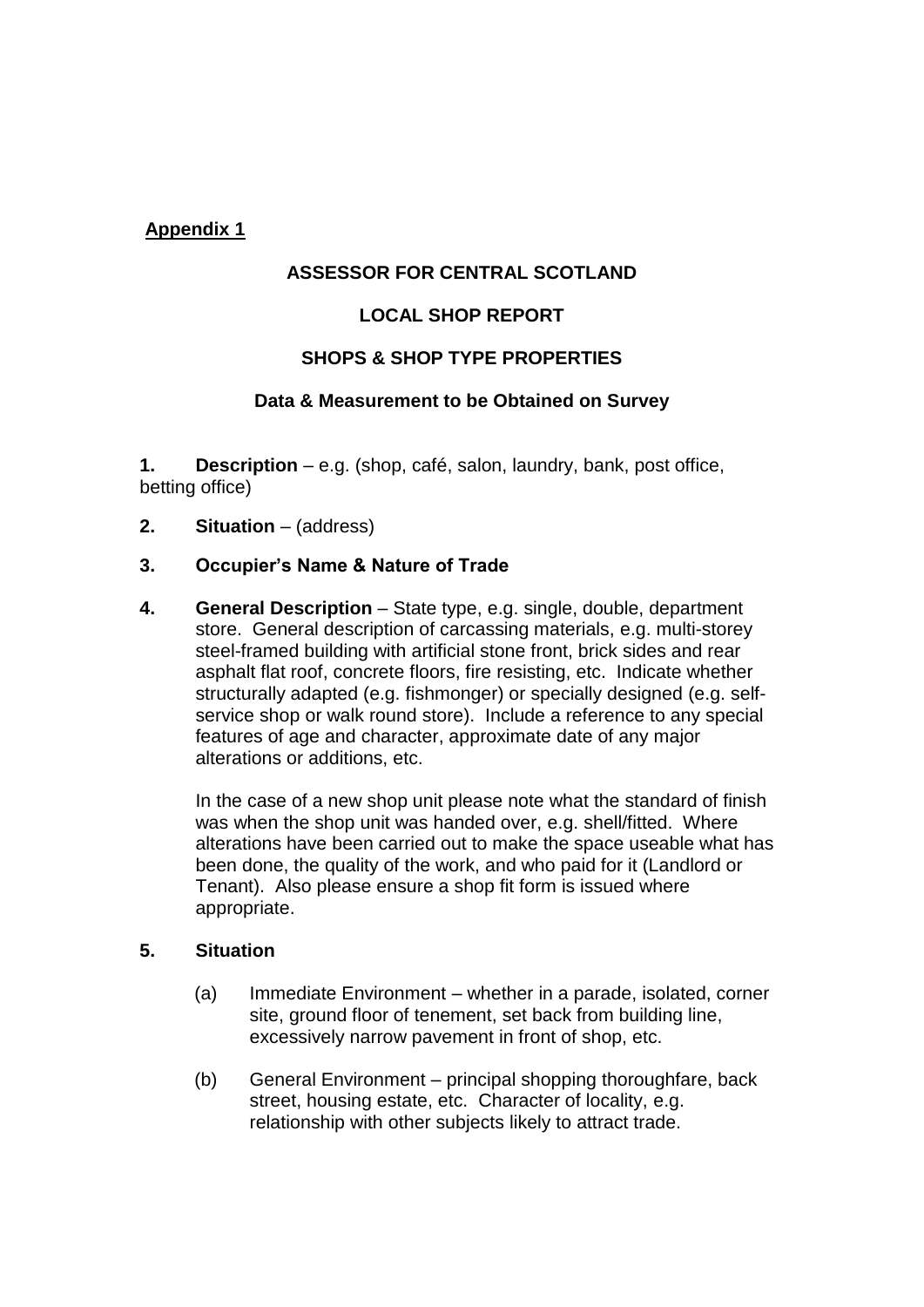- **6. Shop Front** Old fashioned, semi-modern, modern, single, double windows, arcade. Wooden, mahogany, bronze or chrome window frame. Steps, terrazzo, tile stone, concrete or mosaic vestibule. Wooden, tiled, stone or cement faced dado, fascia and pilasters. Neon lettering or sign. Sun blind. Length of frontage, whether splayed. Return frontage or frontage to another street (including number of accesses).
- **7. Front Shop** Walls wood lined, plastered or tiled, or tiled to "X" metres. Ceiling finish. Floor materials. Ceiling height.
- **8. Back Shop** Walls wood lined, plastered or tiled, or tiled to "X" metres. Ceiling finish. Floor materials. Ceiling height. Describe quality. Describe use.
- **9. Other Parts of Ground Floor** Walls wood lined, plastered or tiled, or tiled to "X" metres. Ceiling finish. Floor materials. Ceiling height. Describe quality. Describe use.
- **10. Basement, Cellar, etc.** Walls wood lined, plastered or tiled, or tiled to "X" metres. Ceiling finish. Floor materials. Ceiling height. Describe quality. Describe use. Access by trap or stair. Dampness and liability to flooding.
- **11. First Floor** Walls wood lined, plastered or tiled, or tiled to "X" metres. Ceiling finish. Floor materials. Ceiling height. Describe quality. Describe use. Means of access.
- **12. Second Floor** Walls wood lined, plastered or tiled, or tiled to "X" metres. Ceiling finish. Floor materials. Ceiling height. Describe quality. Describe use. Means of access.
- **13. Internal Layout** General note of the suitability of the internal layout, e.g. awkward shape, changes of level, mutual accessibility of the several parts, break up of floorage, etc.
- **14. Services** CW, H & C, no water, sink, WHB, ladies toilet, gent's toilet, WC, WC (own) WC (shared), no WC, EL, gas, method of heating, lighting system, escalators, hoists (goods and passenger). In a larger shop, it may be convenient to mention these on each floor.

 Particular care should be taken to note areas benefiting from air conditioning and sprinklers as these items will be added separately.

# **15. Other Relevant Information**

(a) Delivery and dispatch facilities, rear access, loading restrictions, etc.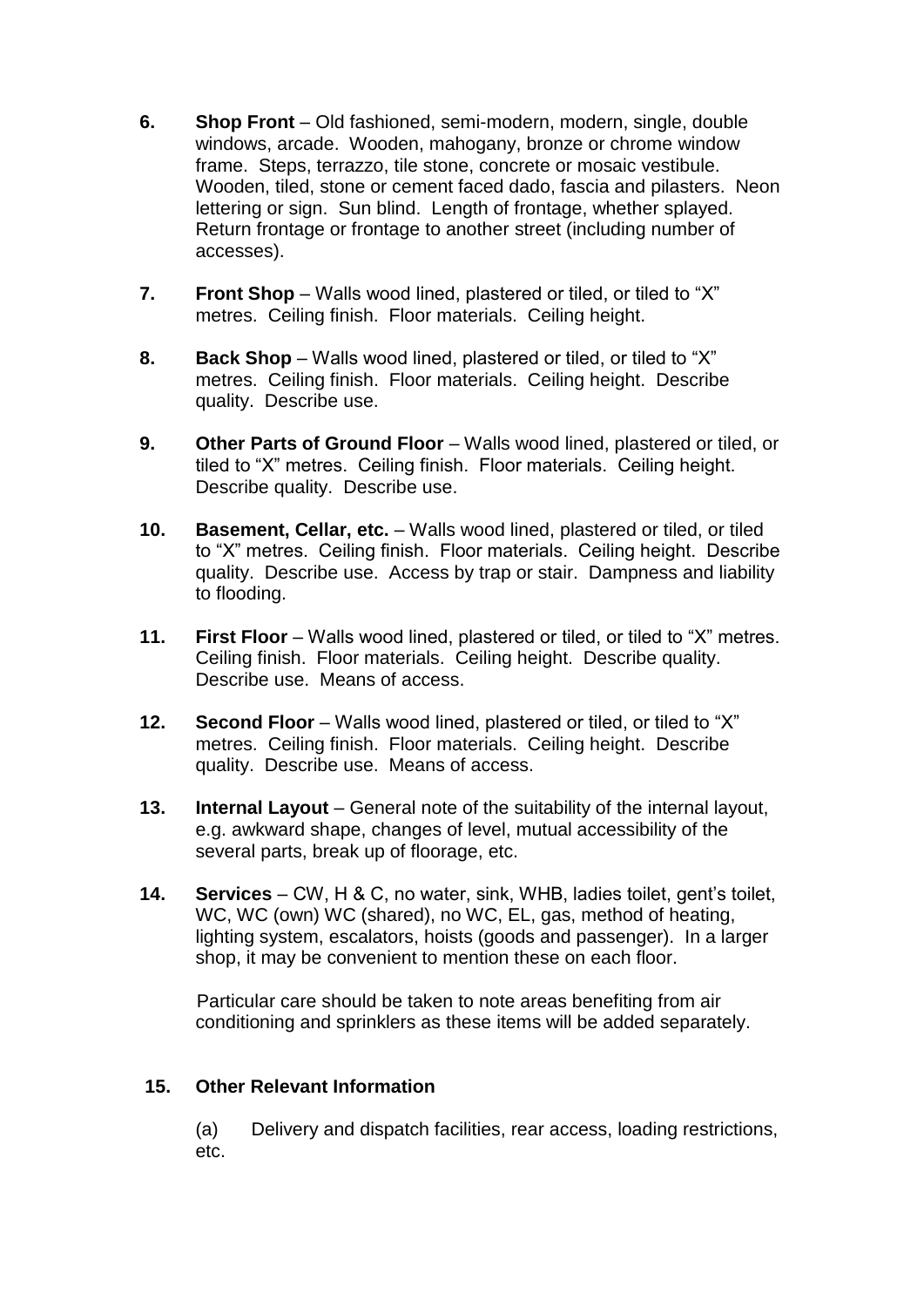## (b) Fire escape

(c) Parking space and storage ground

(d) Outbuildings – note position relative to shop, access and surface.

**16. Sketch Plan** – A single line sketch plan of each floor (including cellars) showing the boundary and partition walls, position and size of columns, lifts and staircases, etc. recommended. Show the arrangements of display window, vestibule, doors and arcade fitments without taking measurements. Show all accesses. Show the effective frontage of the shop, i.e. the width between the inside faces of the piers or butts on either side. Show ceiling height on each floor thus – 3.20m. Measure depth from the building line, even where the shop front is arcaded or of unusual pattern.

Indicate **zones** by means of dotted lines drawn parallel to the building line.